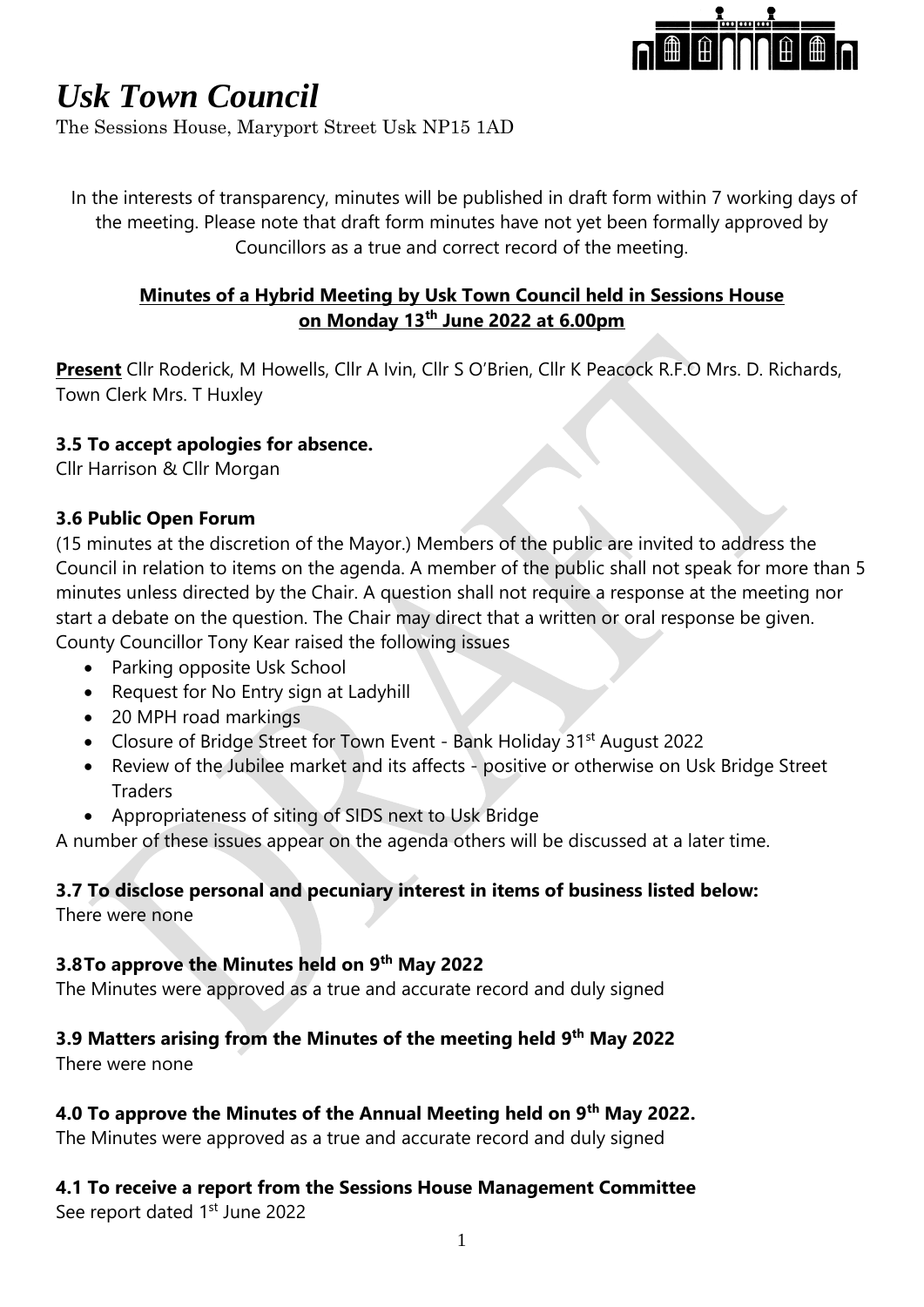

The Sessions House, Maryport Street Usk NP15 1AD

## **4.2To receive the monthly finance report for May 2022**

The bank reconciliation for April and May 2022 showed no erroneous receipts or payments. The following was reported

- Members received copies of payments and receipts.
- Members informed all finance papers are available via the RFO.
- Members were notified the 2021/22 paperwork is now complete and will be sent to Audit Wales prior to the next meeting.

There has been a request from the Usk Community Hub to reinstate the daily newspapers, (prior to Covid newspapers were funded by UTC). **Resolved:**

- Clerk to enquire if MCC provide any funding for newspapers.
- To discuss with the Hub reducing a couple of the papers and delivery costs.

## **4.3 To receive the following Planning Applications.**

- a. **DM/2022/00509 Extension** to front elevation to create a first-floor bathroom and ground floor study. Ty Cwtch Black Barn Lane Usk Monmouthshire NP15 1BP **Recommend Approval**
- b. **DM/2022/00581** Proposed Two Storey Side Extension.11 Ladyhill Usk Monmouthshire NP15 1SH **Recommend Approval**
- c. **DM/2022/00725** Alterations to 31 Mill Street31 Mill Street Usk Monmouthshire NP15 1AP **Recommend Approval**
- d. **DM/2022/00736** Design variations to Planning Permission Ref: DC/2013/00985 including modified link structure and Construction of amenity balcony Little Bank 8 Porthycarne Street Usk Monmouthshire NP15 1RY

Regarding the above planning application DM/2022/00736.

- (Usk Town Council) UTC is unable to approve the application due to the following issues:
	- Works seem to have progressed in advance of the application being determined.
	- Change of style of the building.
		- Concerns neighbour's objections have not been taken into consideration these do not feature on the website.
		- Further information is required regarding the location of the heat pump & whether it meets noise level regulations
		- There is a comment filed incorrectly on the website. That is referenced to **DC/2020/00736 n**ot to **DC/2022/0736** the current application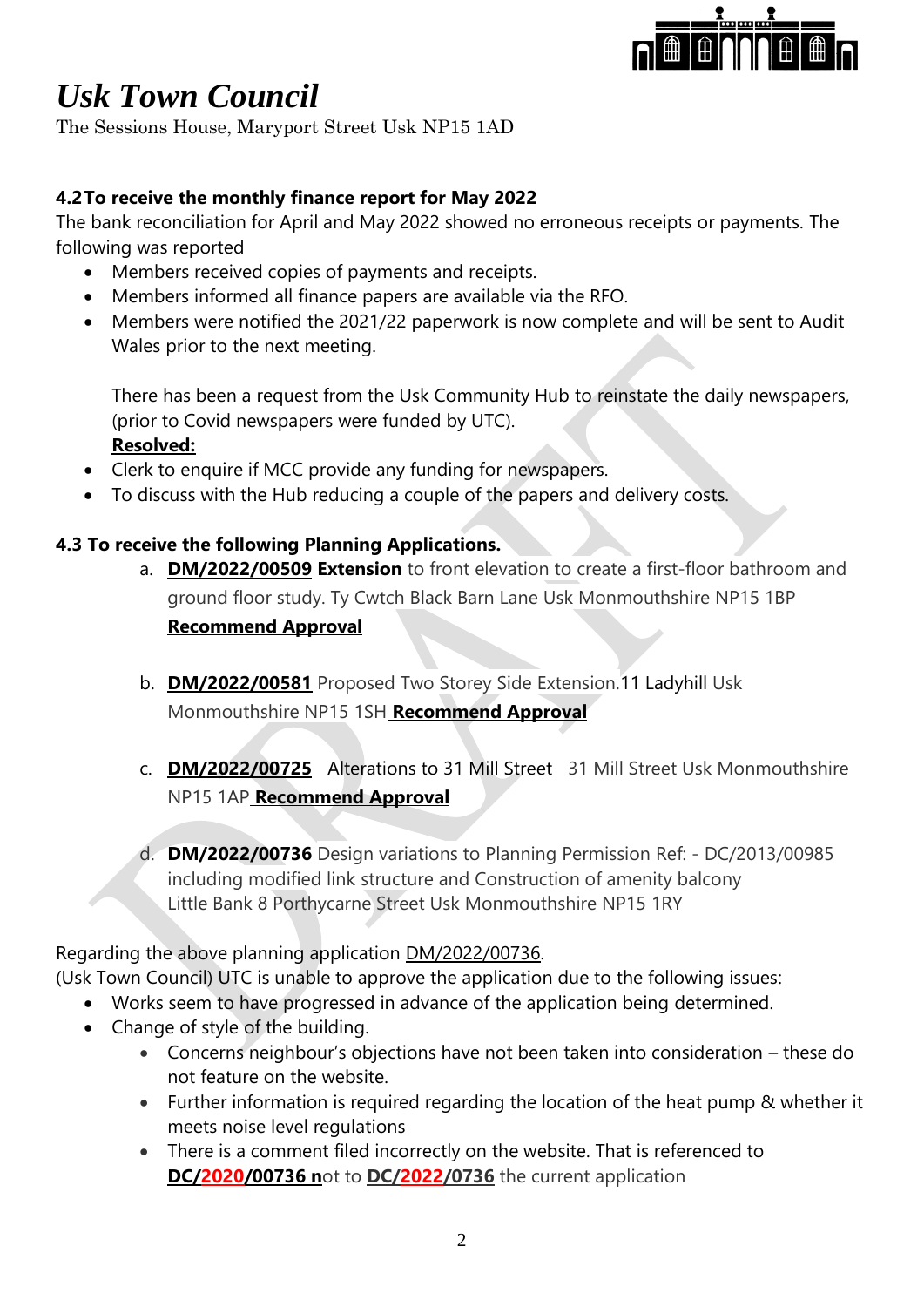

The Sessions House, Maryport Street Usk NP15 1AD

**Resolved**: Clerk to inform MCC of UTC's decision

## **4.5 To receive an update on the Masterplan for Usk**

The Steering group met on  $8<sup>th</sup>$  June to review and discuss the Masterplan with new council members.

### **Resolved:**

- Cllr Howells was elected as Chair, Cllr Ivin as Deputy.
- UTC to meet on Mon 13<sup>th</sup> July at 10am to prioritize areas of the Masterplan with a view to forming sub-committees
- Steering group is due to meet again on  $7<sup>th</sup>$  September at 10.30am

## **4.6 To receive an update on the Digital Information Board**

**Resolved:** Cllr Harrison & former Cllr Steve Williams met to discuss this further

### **4.7 To receive an update on the markets being held on the site of the former Usk Household Recycling Centre (UHRC)**

Green Tops Events have requested a market be held on the first Saturday of the month instead of the Wednesday as there is very little trade on Wednesdays.

**Resolved:** Cllr Howells will conduct a survey with Usk's hospitality sector to assess the impact of the market on Usk Businesses.

## **4.8 To receive a report from the Events Committee**

No report available. There will be an event meeting on Wed 22<sup>nd</sup> June at 3pm

## **4.9 To review the Platinum Jubilee celebrations held on 3rd June 2022**

All of the Jubilee celebrations had been a great success, both the picnic and the lantern parade. The Jubilee Quiz had been well received with over £350 raised and over £900 was raised for Noah's Ark Children's Hospital

**Resolved:** Clerk to thank all involved

### **5.0 To receive an update on Usk as a Smart Town**

No update

### **5.1 To receive an update from NRW Discharge of Sewage into the River Usk**

The "Save the River Usk" group hosted a demonstration walk on Saturday 11<sup>th</sup> June which had been well attended

**Resolved:** UTC to respond to a previous letter from NRW enquiring as to what positive impact recent improvements had made to the river.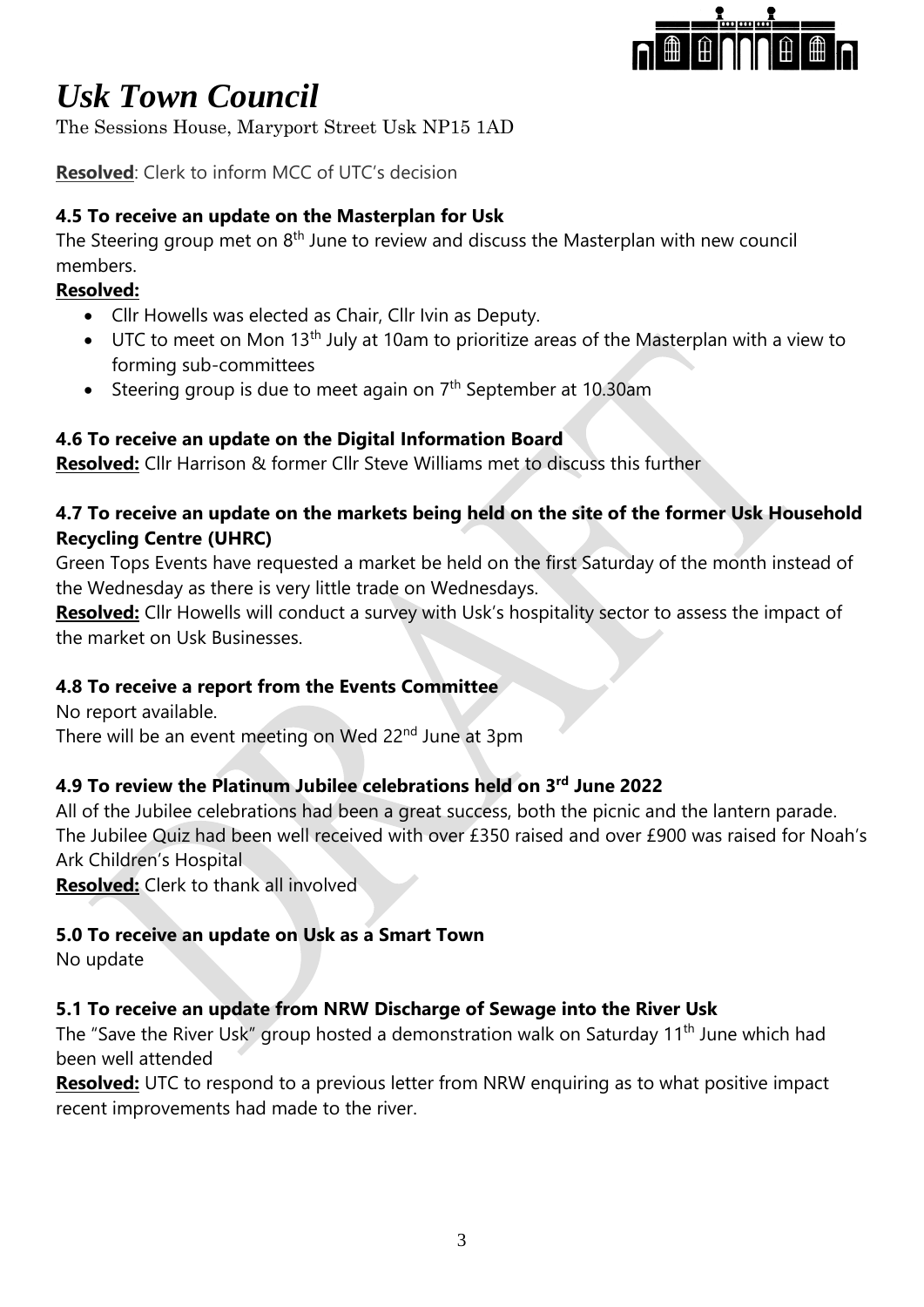

The Sessions House, Maryport Street Usk NP15 1AD

## **5.2 To receive an update on Community Speed watch**

County Cllr Kear reported

- the group are presently ascertaining availability / best times for all volunteers to set up a rota which will be varied, to avoid regularity for motorists
- More volunteers are being sort
- Peter Fox has agreed to offer his support to the group though contacts with MCC
- Burrium Gate residents are seeking a SIDS suitably sited Monmouth Road

**Resolved:** UTC will advertise for volunteers via their social media channels

## **5.3 To receive an update on the Memorial Hall car park**

The car park has now been completed.

UTC has been asked by MCC to take on the maintenance of the rain gardens in the car park. **Resolved:** UTC is not prepared to take on the raingardens. Further discussion needed with MCC. Clerk to make enquiries about lighting within the car park

## **5.4 To receive an update on Monmouthshire Councils Review of Parking in Usk**

No Update

## **5.5 To discuss the poor condition of Chepstow Road, Usk.**

No update.

**Resolved:** County Cllrs Howells & Kear will take this matter forward with MCC.

## **5.6 To receive an update on the Priory Gatehouse**

No update

**Resolved:** County Cllrs Howells & Kear will take this matter forward with MCC.

## **5.7 To receive an update on the**

- **a) Dog Fouling group** Thursday 16<sup>th</sup> June at 11am Microsoft Teams
- **b) Dog waste bins contract update**

MCC will shortly be advertising the contract to empty the bins on the 'Sell to Wales' website. There are three companies, including the incumbent who have expressed an interest in bidding for the contract. It will be September before the contractor will begin under the new terms. MCC has asked for a small panel of 4 or 5 town and community council representatives to go through the bids when the bidding process is closed.

## **5.8 To discuss nominations for the Usk CiW Primary School Governor local community council vacancy**

Cllr Peacock was nominated for this post **Resolved:** All councillors were in agreement

## **5.9 To receive an update on the amount of pavement space being occupied by 49 Bridge Street opposite the Co-op**

It was reported MCC Officers will view the area, it appears there may be issues with licences.